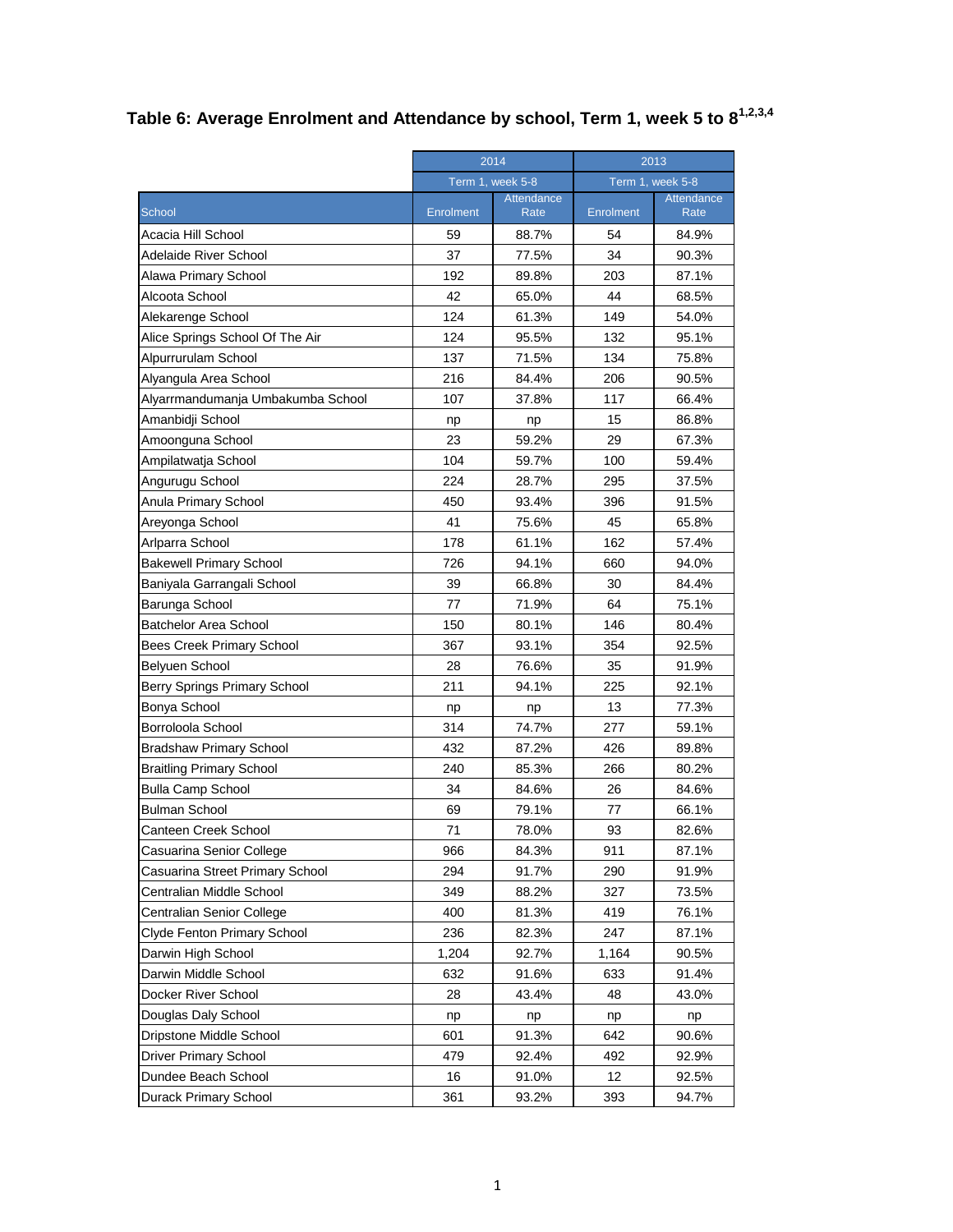|                                | Term 1, week 5-8 |        | Term 1, week 5-8 |       |
|--------------------------------|------------------|--------|------------------|-------|
| <b>Elliott School</b>          | 72               | 79.9%  | 77               | 72.2% |
| Epenarra School                | 74               | 70.5%  | 61               | 51.4% |
| <b>Finke School</b>            | 41               | 43.5%  | 35               | 41.5% |
| Gapuwiyak School               | 244              | 70.6%  | 289              | 57.2% |
| Gillen Primary School          | 274              | 87.4%  | 295              | 86.0% |
| Girraween Primary School       | 429              | 92.8%  | 427              | 91.8% |
| <b>Gray Primary School</b>     | 324              | 88.2%  | 333              | 90.1% |
| Gunbalanya School              | 317              | 66.6%  | 313              | 51.5% |
| <b>Haasts Bluff School</b>     | 37               | 73.6%  | 31               | 81.9% |
| Harts Range School             | 87               | 61.5%  | 100              | 76.1% |
| <b>Henbury School</b>          | 95               | 88.5%  | 90               | 90.2% |
| Howard Springs Primary School  | 249              | 90.4%  | 254              | 89.2% |
| Humpty Doo Primary School      | 391              | 90.9%  | 396              | 91.6% |
| Imanpa School                  | 28               | 71.1%  | 28               | 71.3% |
| Jabiru Area School             | 285              | 75.3%  | 295              | 79.8% |
| Jilkminggan School             | 91               | 66.1%  | 118              | 61.8% |
| Jingili Primary School         | 329              | 90.9%  | 344              | 91.0% |
| Kalkaringi School              | 160              | 66.3%  | 156              | 76.5% |
| Karama Primary School          | 232              | 86.6%  | 240              | 88.0% |
| Katherine High School          | 645              | 82.2%  | 624              | 75.9% |
| Katherine School Of The Air    | 229              | 100.0% | 226              | 98.6% |
| Katherine South Primary School | 393              | 85.3%  | 408              | 89.0% |
| Kiana School                   | 13               | 83.1%  | np               | np    |
| Kintore Street School          | 26               | 80.0%  | 22               | 91.6% |
| Lajamanu School                | 224              | 59.3%  | 213              | 51.2% |
| Laramba School                 | 73               | 67.0%  | 62               | 67.1% |
| Larapinta Primary School       | 273              | 90.2%  | 292              | 89.6% |
| Larrakeyah Primary School      | 374              | 91.9%  | 392              | 90.4% |
| Leanyer Primary School         | 514              | 90.8%  | 527              | 92.5% |
| Ludmilla Primary School        | 156              | 89.9%  | 135              | 84.7% |
| MacFarlane Primary School      | 202              | 84.6%  | 207              | 85.9% |
| <b>Malak Primary School</b>    | 273              | 88.4%  | 284              | 88.2% |
| Mamaruni School                | 66               | 57.1%  | 83               | 70.9% |
| Maningrida School              | 746              | 61.1%  | 730              | 44.2% |
| Manunda Terrace Primary School | 214              | 90.9%  | 216              | 86.8% |
| Manyallaluk School             | 19               | 73.8%  | 22               | 82.6% |
| Mataranka School               | 51               | 88.7%  | 50               | 78.4% |
| Mbunghara School               | np               | np     | np               | np    |
| Middle Point School            | 23               | 87.6%  | 25               | 81.2% |
| Milikapiti School              | 84               | 86.1%  | 82               | 81.8% |
| Milingimbi School              | 373              | 53.5%  | 335              | 47.0% |
| Millner Primary School         | 208              | 87.8%  | 230              | 85.8% |
| Milyakburra School             | 43               | 52.3%  | 41               | 78.3% |
| Minyerri School                | 199              | 77.3%  | 201              | 83.4% |
| Moil Primary School            | 310              | 89.4%  | 319              | 90.9% |
| Moulden Primary School         | 369              | 85.1%  | 413              | 87.4% |
| Mount Allan School             | 77               | 66.9%  | 81               | 50.4% |
| Mulga Bore School              | 27               | 46.3%  | 26               | 57.0% |
| Murray Downs School            | 36               | 79.9%  | 44               | 84.0% |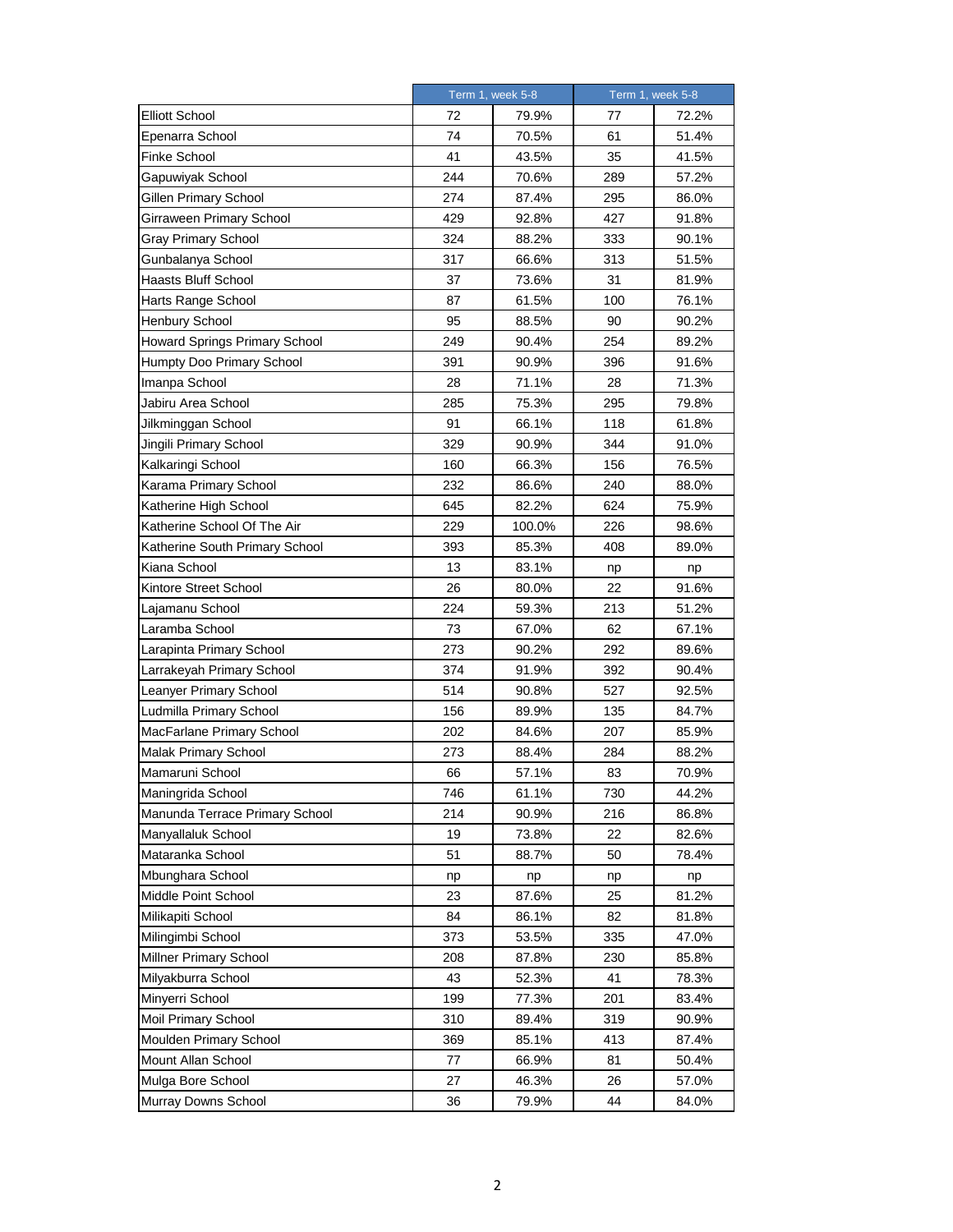|                                          |       | Term 1, week 5-8 |     | Term 1, week 5-8 |  |
|------------------------------------------|-------|------------------|-----|------------------|--|
| Mutitjulu School                         | 55    | 68.0%            | 26  | 70.1%            |  |
| Nakara Primary School                    | 536   | 93.6%            | 495 | 94.2%            |  |
| Nemarluk School                          | 142   | 89.3%            | 141 | 90.6%            |  |
| <b>Neutral Junction School</b>           | 21    | 47.5%            | 20  | 73.5%            |  |
| Newcastle Waters School                  | np    | np               | 14  | 73.6%            |  |
| Nganambala School                        | 20    | 91.0%            | 19  | 79.1%            |  |
| Nganmarriyanga School                    | 103   | 81.8%            | 113 | 66.6%            |  |
| Ngukurr School                           | 311   | 70.3%            | 323 | 68.4%            |  |
| Nhulunbuy High School                    | 246   | 87.8%            | 249 | 87.4%            |  |
| Nhulunbuy Primary School                 | 570   | 89.3%            | 577 | 89.5%            |  |
| Nightcliff Middle School                 | 270   | 88.9%            | 221 | 90.1%            |  |
| <b>Nightcliff Primary School</b>         | 483   | 91.8%            | 497 | 90.4%            |  |
| Northern Territory Open Education Centre | 562   | 100.0%           | 472 | 100.0%           |  |
| Ntaria School                            | 213   | 58.3%            | 162 | 55.7%            |  |
| Numbulwar School                         | 152   | 54.5%            | 187 | 61.2%            |  |
| Nyirripi School                          | 35    | 40.2%            | 53  | 43.2%            |  |
| <b>Palmerston Senior College</b>         | 477   | 82.0%            | 509 | 81.1%            |  |
| Papunya School                           | 111   | 57.1%            | 118 | 48.2%            |  |
| Parap Primary School                     | 497   | 93.4%            | 498 | 94.0%            |  |
| Peppimenarti School                      | 37    | 93.0%            | 47  | 90.0%            |  |
| Pigeon Hole School                       | 31    | 91.8%            | 23  | 91.6%            |  |
| Pine Creek School                        | 35    | 83.3%            | 57  | 71.3%            |  |
| Pularumpi School                         | 77    | 80.7%            | 76  | 78.5%            |  |
| Ramingining School                       | 282   | 69.0%            | 253 | 59.1%            |  |
| Robinson River School                    | 79    | 69.3%            | 63  | 85.6%            |  |
| Rockhampton Downs School                 | np    | np               | 12  | 84.6%            |  |
| Rosebery Middle School                   | 555   | 86.9%            | 660 | 88.6%            |  |
| Rosebery Primary School                  | 458   | 91.3%            | 436 | 92.8%            |  |
| Ross Park Primary School                 | 444   | 93.3%            | 460 | 93.4%            |  |
| Sadadeen Primary School                  | 240   | 74.5%            | 222 | 78.4%            |  |
| Sanderson Middle School                  | 430   | 88.4%            | 402 | 88.3%            |  |
| Shepherdson College                      | 720   | 55.1%            | 698 | 50.2%            |  |
| <b>Stirling School</b>                   | np    | np               | 21  | 48.7%            |  |
| <b>Stuart Park Primary School</b>        | 526   | 91.5%            | 550 | 92.1%            |  |
| Taminmin College                         | 1,016 | 88.0%            | 991 | 89.4%            |  |
| <b>Tennant Creek High School</b>         | 218   | 70.7%            | 187 | 70.2%            |  |
| <b>Tennant Creek Primary School</b>      | 417   | 70.0%            | 426 | 74.4%            |  |
| Timber Creek School                      | 64    | 83.4%            | 71  | 86.8%            |  |
| <b>Tipperary Station School</b>          | np    | np               | np  | np               |  |
| Titjikala School                         | 28    | 61.4%            | 22  | 53.5%            |  |
| Ti Tree School                           | 97    | 67.7%            | 101 | 58.8%            |  |
| Urapunga School                          | 31    | 87.9%            | 37  | 81.2%            |  |
| Wagaman Primary School                   | 318   | 90.5%            | 312 | 89.2%            |  |
| Wallace Rockhole School                  | 27    | 73.3%            | 22  | 78.4%            |  |
| Walungurru School                        | 59    | 81.3%            | 64  | 73.4%            |  |
| Wanguri Primary School                   | 397   | 92.0%            | 438 | 90.8%            |  |
| Warruwi School                           | 124   | 64.0%            | 126 | 69.4%            |  |
| Watarrka School                          | np    | np               | 12  | 85.0%            |  |
| Watiyawanu School                        | 31    | 66.5%            | 27  | 62.6%            |  |
|                                          |       |                  |     |                  |  |